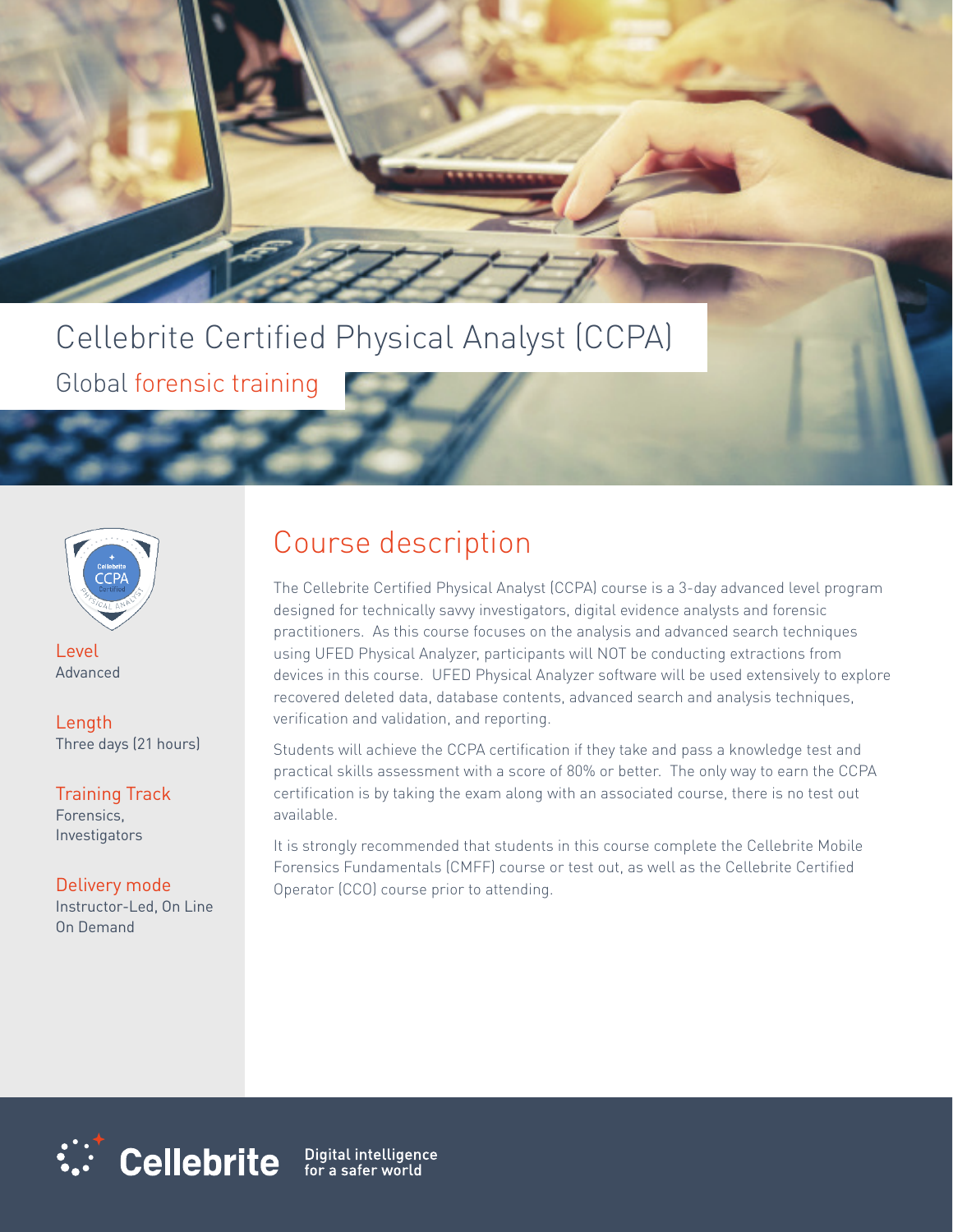## Course objectives

#### Upon successful completion of this course, the student will be able to:

- Conduct advanced mobile device forensic analysis
- Recall techniques used for authentication and validation
- Identify functions within Physical Analyzer software which allow examination of various types of data.
- Generating custom reports
- Demonstrate proficiency by passing an exam

| Module                                            | Description and objectives                                                                                                                                                                                                                                                                                                                                                                                                                                                                                         |
|---------------------------------------------------|--------------------------------------------------------------------------------------------------------------------------------------------------------------------------------------------------------------------------------------------------------------------------------------------------------------------------------------------------------------------------------------------------------------------------------------------------------------------------------------------------------------------|
| Introduction                                      | • Course introduction and administration<br>Course materials<br>$\bullet$<br>Instructor introductions<br>$\bullet$<br>Participant introductions<br>$\bullet$<br>• Cellebrite overview                                                                                                                                                                                                                                                                                                                              |
| <b>UFED Physical</b><br><b>Analyzer Overview</b>  | • Installation and Licensing<br>• Configuration<br>Data Files Settings Configuration<br>$\bullet$<br><b>Reporting Capabilities</b><br>$\bullet$<br><b>Report Formats</b><br>$\bullet$<br><b>Report Customization</b><br>$\bullet$<br>Capabilities<br>$\bullet$<br>Opening a Physical Extraction<br>Device Info Pane<br>• Verify Image Hashes<br>• Analysis of Acquired Digital Evidence<br>• Analyzed Data<br>• Workspace<br>Timeline Analysis<br>$\bullet$<br>Hash Set Manager<br>$\bullet$<br>• Malware Scanning |
| Introduction to<br><b>Smart Phone</b><br>Analysis | • Android Key Investigative Issues<br>• Android File System Attributes<br>• Rooting Definition<br>• Android File System Basics<br><b>IOS Overview</b><br>$\bullet$<br>• IOS Key Investigqtive issues<br>• Jailbreaking definition<br>• APFS (Apple File System)<br>• Example of APFS Container<br>• HFS, HFS+ and HSFX (Hierarchical File System)<br>• APFS/HSF+/EXT4 Comparison<br>• Android vs iOS Similarities                                                                                                  |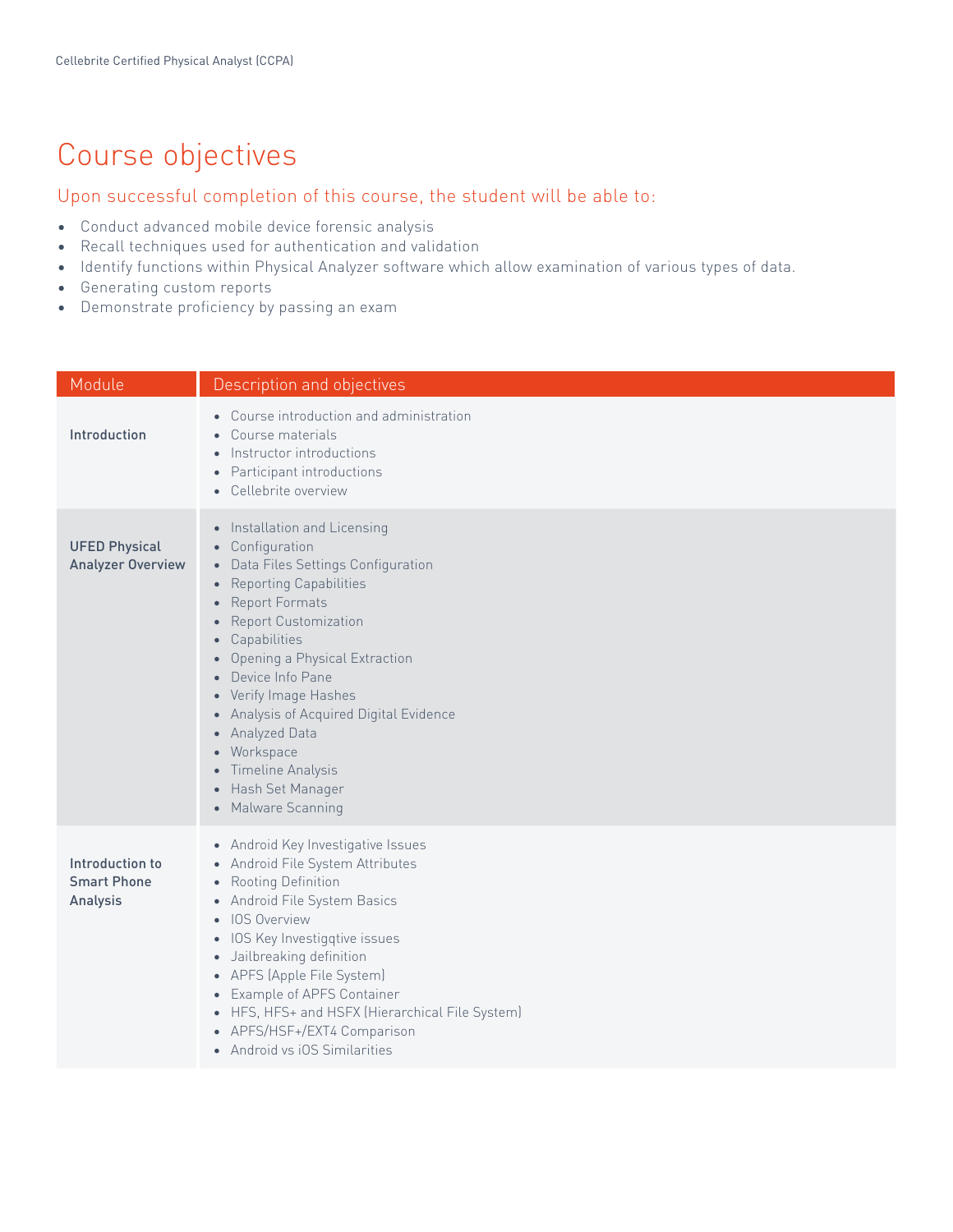| Module                                  | Description and objectives                                                                                                                                                                                                                                                                                                                                                                                                                                                                                                                                                                                                                                                                                                                                                                                                                                                                                                    |
|-----------------------------------------|-------------------------------------------------------------------------------------------------------------------------------------------------------------------------------------------------------------------------------------------------------------------------------------------------------------------------------------------------------------------------------------------------------------------------------------------------------------------------------------------------------------------------------------------------------------------------------------------------------------------------------------------------------------------------------------------------------------------------------------------------------------------------------------------------------------------------------------------------------------------------------------------------------------------------------|
| Data Analysis<br><b>Techniques</b>      | • Physical Analyzer - Open Advanced Option<br>Physical Analyzer - Plugin Chain<br>• Physical Analyzer - Chain Manager<br>• Physical Analyzer - Image Data Carving<br>• Physical Analyzer - Automated Data Carving<br>• NAND or NOR<br>• Physical Analyzer - NAND Flash Organization<br>• Garbage Collection<br>• Bad Block<br>• NAND Flash Translation Layer<br>• Physical Analyzer - Writing and Deleting Example<br>• Data Encoding Schemas<br>• Binary, Bytes, and WORDs Simplified<br>• What is the Decimal Value System?<br>• Hexadecimal<br>• What is the Hexadecimal Value System?<br>• Big-Endian and Little-Endian Format<br>• ACSII Encoding Tables<br>• 7 Bit SMS Sample<br>• SMS 7bit PDU<br>• Nibble Reversed (Switched) Information<br>• Physical Analyzer - Advanced Search - Find<br>• Physical Analyzer - Values Tab<br>• Physical Analyzer - Highlights Hex Data<br>• Physical Analyzer - Information Frame |
| <b>SQLite Wizard</b><br>Familiarization | • SQLite Databases Overview.<br>• SQLIte Database Structures<br>• SQLite Data Viewing<br>• Table Joins<br>• SQLite Wizard                                                                                                                                                                                                                                                                                                                                                                                                                                                                                                                                                                                                                                                                                                                                                                                                     |
| Verification and<br>Validation          | • Verification and Validation Methods<br>• Hand Scroll Techniques<br>• Third-party Tools<br>• Using SQLite Databases for Validation                                                                                                                                                                                                                                                                                                                                                                                                                                                                                                                                                                                                                                                                                                                                                                                           |
| Reporting                               | • Report Elements<br>• Report Elements - Establish Credibility<br>• Report Data - Inclusion or Exclusion<br>• Report Elements - Acquisition of Digital Evidence<br>• Report Elements - Analysis of Digital Evidence<br>• Report Location and Directory<br>• Physical Analyzer Reporting Features<br>• Physical Analyzer Report Formats<br>• Physical Analyzer Report Customization<br>• Physical Analyzer - Additional Fields<br>• Physical Analyzer Report Elements - Summary                                                                                                                                                                                                                                                                                                                                                                                                                                                |
| Final Exam/<br>Practical                | Participants are offered an optional written examination and a practical skills test at class conclusion.<br>Successful class completion without attempting or passing the optional examination and skills test results in a<br>Cellebrite Physical Analyst Certificate of Completion.                                                                                                                                                                                                                                                                                                                                                                                                                                                                                                                                                                                                                                        |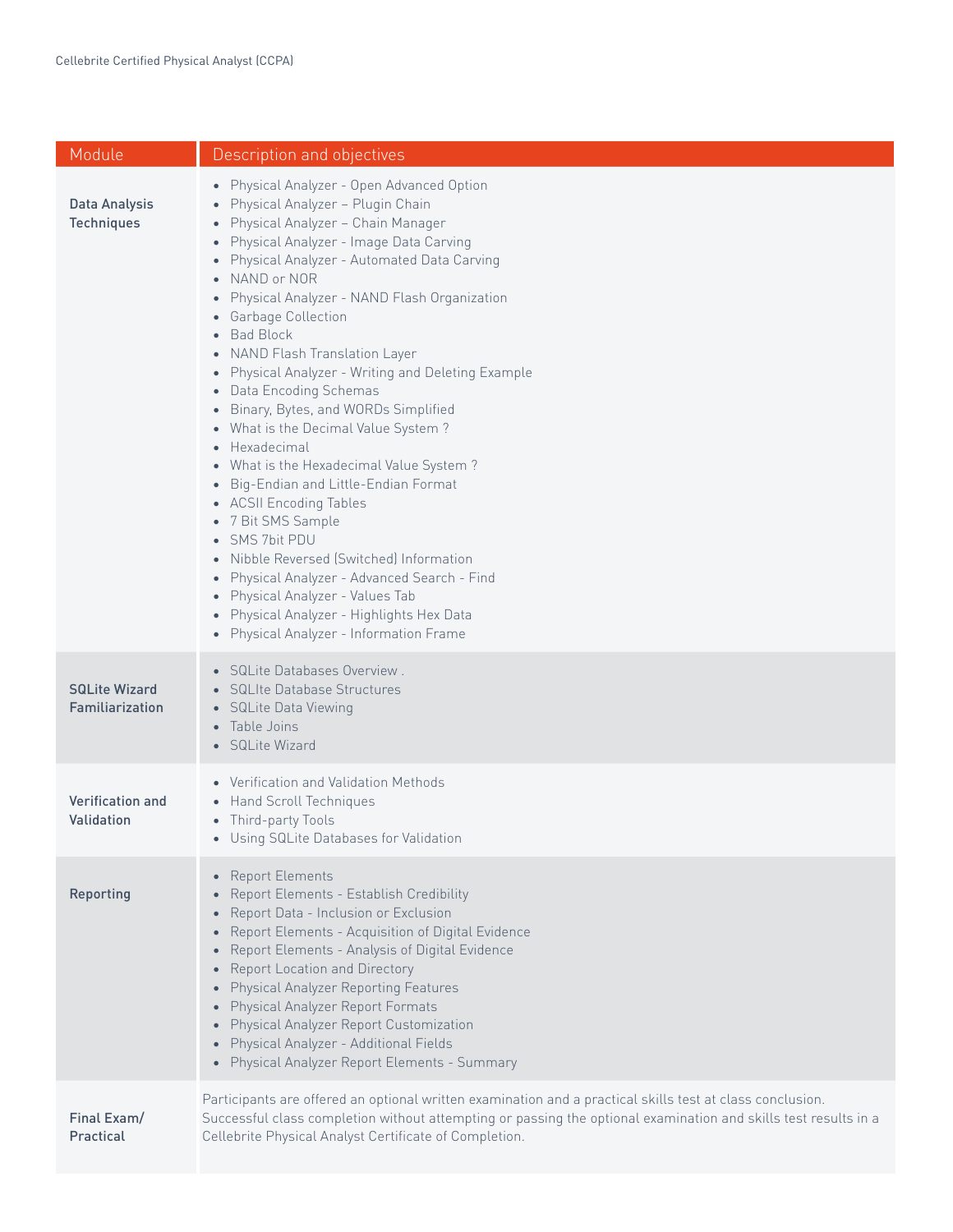#### Important notice: required materials for CCPA online on demand

Online On-Demand classes are designed for students who already own or have access to currently licensed Cellebrite hardware and software, prior to starting the class. Students who do not already own or have access to currently licensed Cellebrite hardware and software are encouraged to take our Instructor-Led or Live Online classes.

Read more about the Required Hardware, Software, and Materials for our Online On-Demand classes at: cellebritelearningcenter.com